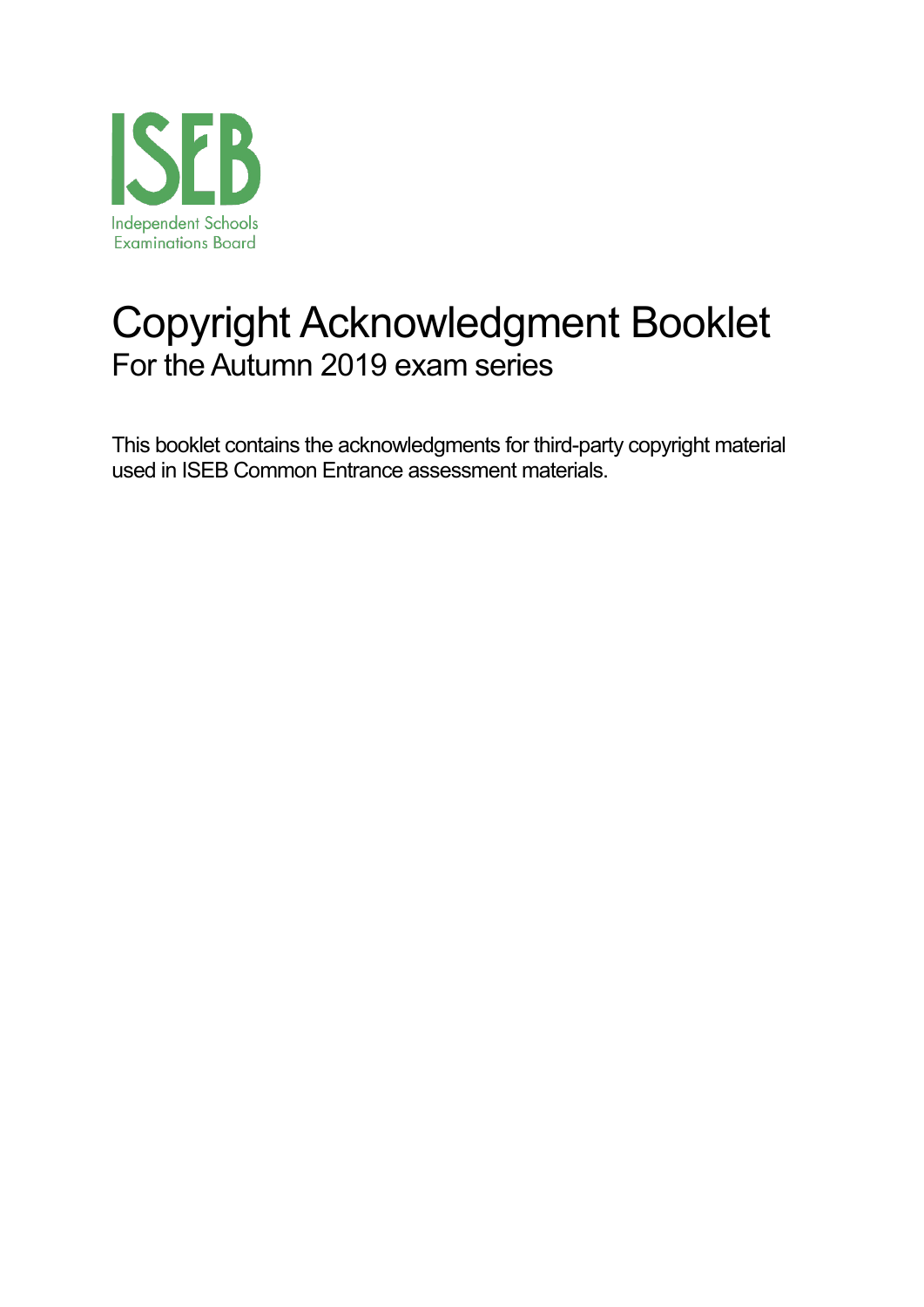#### ISEB and Third-Party Copyright

From the November 2018 examination series onwards, ISEB will publish acknowledgments of all third-party copyright material in a separate booklet, available on the ISEB website [\(www.iseb.co.uk\)](http://www.iseb.co.uk/), rather than in examination papers. All papers which include third-party copyright material will be listed in this booklet, arranged alphabetically by subject.

ISEB makes every reasonable effort to obtain clearance to reproduce all third-party content that it uses in its assessment material. In the event that it has inadvertently used material without permission, or if it has failed to acknowledge the copyright owner correctly, ISEB will be pleased to make appropriate amendments at the earliest possible opportunity.

The ISEB Copyright Team can be contacted by email [copyright@iseb.co.uk](mailto:copyright@iseb.co.uk) or by post.

## **Contents**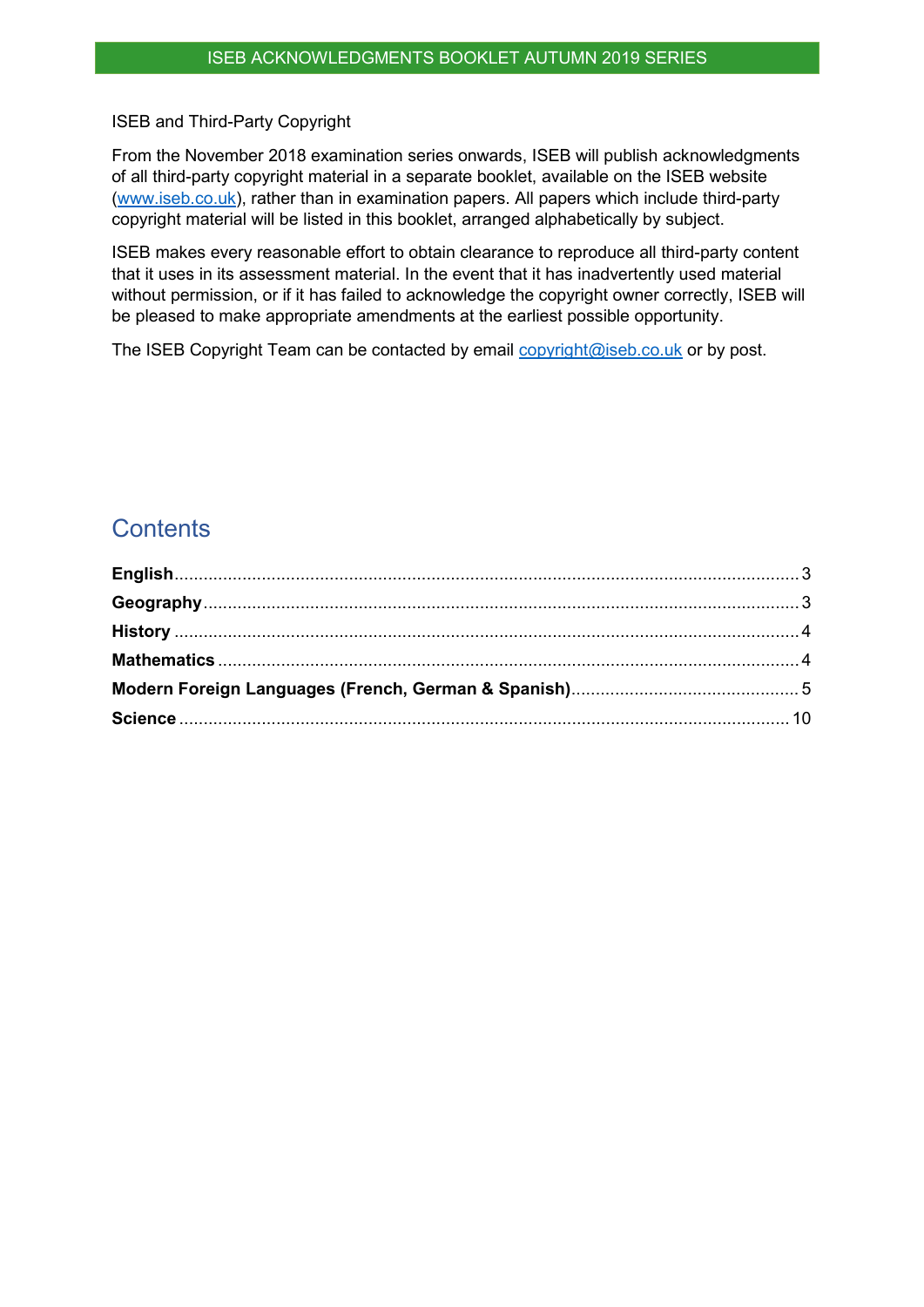# **English**

| $\vert$ 11+ English |                                                                                  |
|---------------------|----------------------------------------------------------------------------------|
| Paper 1 (Reading)   | <b>Frost Hollow Hall by Emma Carroll</b><br>$\odot$                              |
|                     | Reproduced with permission of Faber and Faber Ltd                                |
| Paper 2 (Writing)   | Stock photo ID: 1203101863 / Shutterstock: www.shutterstock.com<br>$\circled{c}$ |

| 13+ English           |           |                |                                                                                                                                                                                                                          |
|-----------------------|-----------|----------------|--------------------------------------------------------------------------------------------------------------------------------------------------------------------------------------------------------------------------|
| Levels 1 & 2: Paper 1 | Section A | $\circledcirc$ | The Lie Tree by Frances Hardinge, published with permission of Macmillan<br>Children's Books, an imprint of Pan Macmillan, a division of Macmillan<br>Publishers International Limited copyright © 2015 Frances Hardinge |

# **Geography**

<span id="page-2-1"></span><span id="page-2-0"></span>

| 13+ Geography                      |                |                                                                                                                                                |
|------------------------------------|----------------|------------------------------------------------------------------------------------------------------------------------------------------------|
| <b>Section C: Thematic Studies</b> | C <sub>1</sub> | ISEB is aware that an adapted image has been used in this question, but it has<br>not yet been possible to identify and acknowledge the source |
|                                    | C <sub>2</sub> | Map provided by kind permission of D-maps<br>$\circledcirc$                                                                                    |
|                                    | C <sub>3</sub> | ISEB is aware that an adapted image has been used in this question, but it has<br>not yet been possible to identify and acknowledge the source |
|                                    | C3c)           | Hans Tavsens Park, Copenhagen, image provided by SLA Architects<br>$\circledcirc$                                                              |
|                                    | C4c)           | Stock photo ID: 1020434851 / Shutterstock: www.shutterstock.com<br>$\circledcirc$                                                              |
|                                    | C <sub>5</sub> | ISEB is aware that an adapted image has been used in this question, but it has<br>not yet been possible to identify and acknowledge the source |
|                                    |                | Shutterstock Editorial 10222291f<br>O)                                                                                                         |
|                                    |                | Shutterstock Editorial 3721797a<br>O)                                                                                                          |
| <b>Colour Resource Sheet</b>       |                | Extract No: 2323/96, produced by Ordnance Survey 2017. Crown copyright<br>$\circledcirc$                                                       |
|                                    |                | 2015. All rights reserved.                                                                                                                     |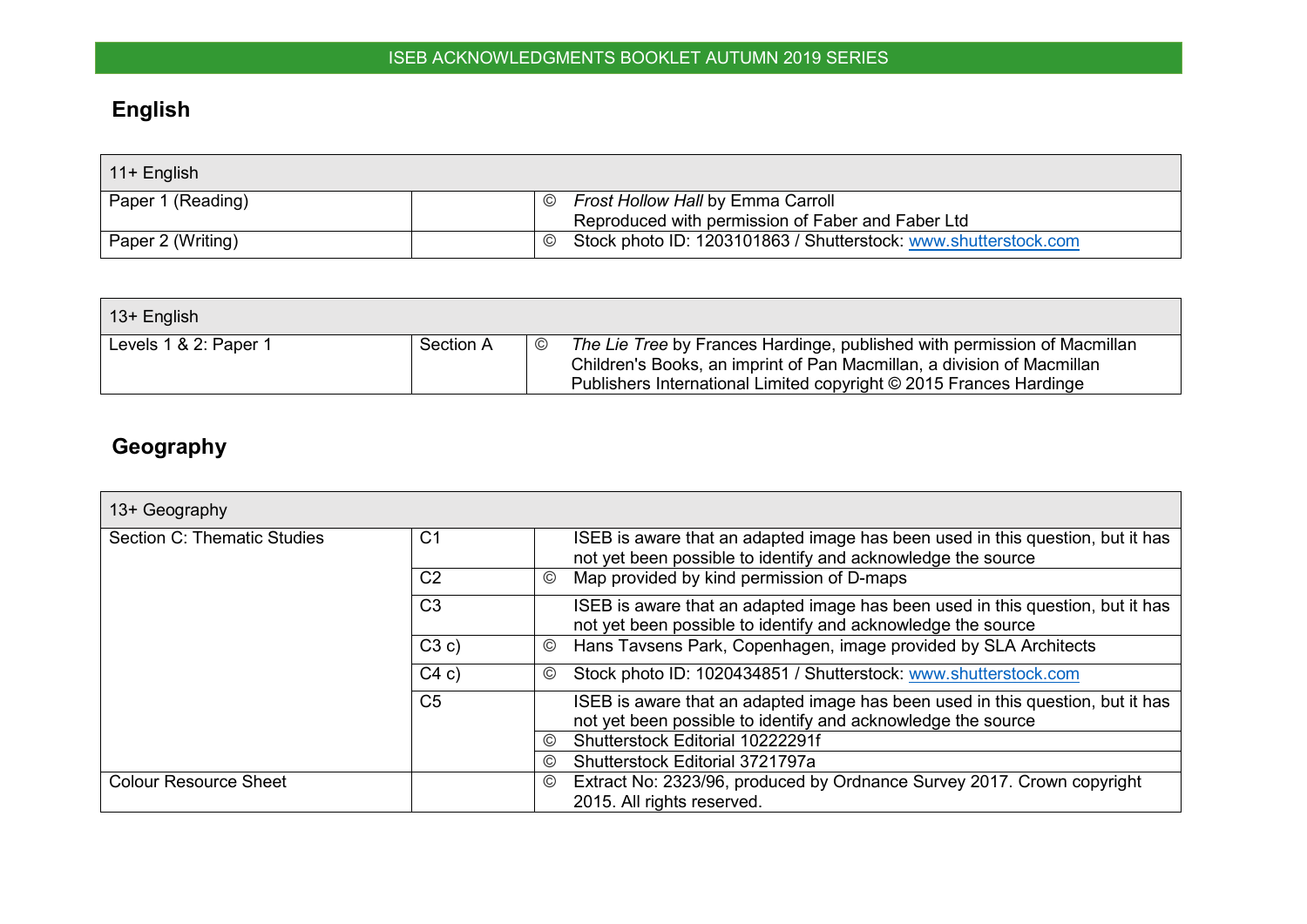# **History**

| 13+ History                        |          |                |                                                                            |
|------------------------------------|----------|----------------|----------------------------------------------------------------------------|
| Medieval Realms: Britain 1066-1485 | Source A | ©              | From the British Library available under the Creative Commons License      |
|                                    | Source B | ©              | Stock photo ID: 767040103/ Shutterstock: www.shutterstock.com              |
| The Making of the United Kingdom:  | Source A | ©              | Tullie House Museum, Carlisle                                              |
| 1485-1750                          | Source B | ©              | Reprinted by permission of HarperCollins Publishers Ltd ©John Guy. Digital |
|                                    |          |                | rights pending.                                                            |
|                                    | Source C |                | UK Licence: Excerpt from Robert Tombs: The English and their History,      |
|                                    |          |                | Penguin Books, London 2014. Used by permission of Penguin Books.           |
|                                    |          |                | US License: copyright permission pending                                   |
| Britain and Empire: 1750-1914      | Source A | $\circledcirc$ | Adapted wording, used by permission of 'Gloucester Waterways Museum        |
|                                    |          |                | Volunteer'                                                                 |
|                                    | Source C | ©              | Reproduced with permission of www.victorianpicturelibrary.com              |

# <span id="page-3-0"></span>**Mathematics**

| l 11+ Maths |                     |                                                               |
|-------------|---------------------|---------------------------------------------------------------|
|             | Question 18 $\circ$ | Stock photo ID: 214028590/ Shutterstock: www.shutterstock.com |

<span id="page-3-1"></span>

| $13+$ Maths                    |            |                                                                                                                                                                |
|--------------------------------|------------|----------------------------------------------------------------------------------------------------------------------------------------------------------------|
| Level 1 Calculator             | Question 2 | Stock photo ID: 330792485 / Shutterstock: www.shutterstock.com<br>$^{\circ}$                                                                                   |
|                                |            | Stock photo ID: 129557066 / Shutterstock: www.shutterstock.com<br>$_{\mathbb{O}}$<br>Stock photo ID: 659857153 / Shutterstock: www.shutterstock.com<br>$\odot$ |
|                                |            | Stock photo ID: 586431089 / Shutterstock: www.shutterstock.com<br>$^{\circ}$                                                                                   |
| Level 1 Calculator (continued) | Question 4 | Stock photo ID: 546916027 / Shutterstock: www.shutterstock.com<br>$^\copyright$                                                                                |
|                                |            |                                                                                                                                                                |
|                                | Question 9 | Stock photo ID: 297217805 / Shutterstock: www.shutterstock.com<br>$^{\circ}$                                                                                   |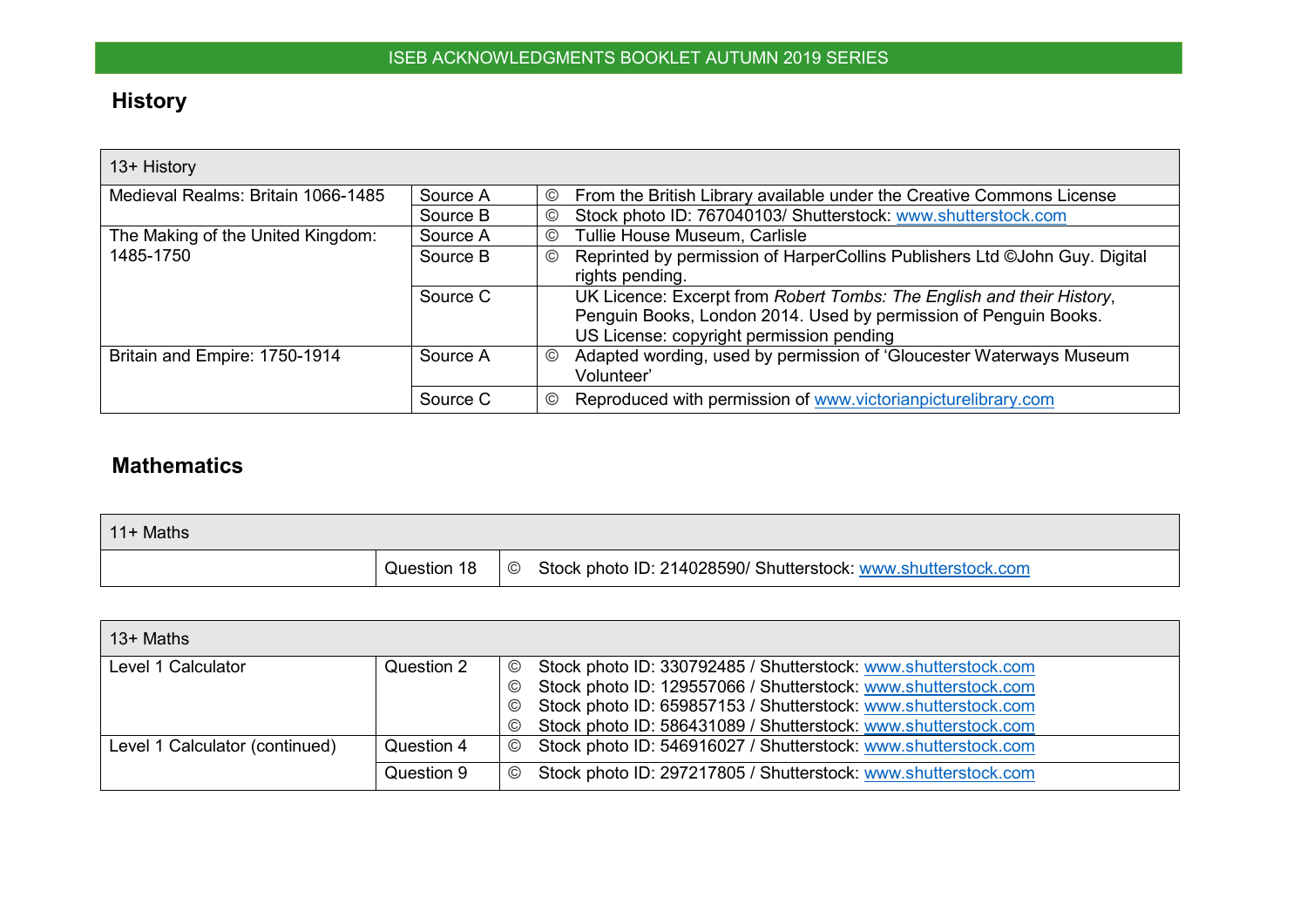| 13+ Maths (continued)  |             |                                                                                   |
|------------------------|-------------|-----------------------------------------------------------------------------------|
|                        | Question 15 | Stock photo ID: 495100447 / Shutterstock: www.shutterstock.com<br>©               |
|                        |             | Stock photo ID: 1009967926 / Shutterstock: www.shutterstock.com<br>©              |
|                        |             | Stock photo ID: 274363919 / Shutterstock: www.shutterstock.com<br>$_{\mathbb{O}}$ |
| Level 1 Non-calculator | Question 1  | Stock photo ID: 572808340 / Shutterstock: www.shutterstock.com<br>©               |
|                        |             | Stock photo ID: 516885772 / Shutterstock: www.shutterstock.com<br>©               |
|                        |             | Stock photo ID: 654990562 / Shutterstock: www.shutterstock.com<br>$_{\mathbb{O}}$ |
|                        |             | Stock photo ID: 153615722 / Shutterstock: www.shutterstock.com<br>©               |
|                        | Question 5  | Stock photo ID: 766731970 / Shutterstock: www.shutterstock.com<br>©               |

# **Modern Foreign Languages (French, German & Spanish)**

<span id="page-4-0"></span>

| 13+ French                    |                    |         |                |                                                                 |
|-------------------------------|--------------------|---------|----------------|-----------------------------------------------------------------|
| Level 1 Listening - Candidate | <b>Section One</b> | example | $^{\circledR}$ | Stock photo ID: 310354133 / Shutterstock: www.shutterstock.com  |
|                               |                    |         | $^{\circledR}$ | Stock photo ID: 1054204748 / Shutterstock: www.shutterstock.com |
|                               |                    |         | $\odot$        | Stock photo ID: 406223425 / Shutterstock: www.shutterstock.com  |
|                               |                    |         | $_{\odot}$     | Stock photo ID: 773058145 / Shutterstock: www.shutterstock.com  |
|                               |                    |         | $_{\odot}$     | Stock photo ID: 322607552 / Shutterstock: www.shutterstock.com  |
|                               |                    |         | $_{\odot}$     | Stock photo ID: 440141767 / Shutterstock: www.shutterstock.com  |
|                               |                    | 3       | $_{\odot}$     | Stock photo ID: 670354324 / Shutterstock: www.shutterstock.com  |
|                               |                    |         | $_{\odot}$     | Stock photo ID: 503669539 / Shutterstock: www.shutterstock.com  |
|                               |                    |         | $\odot$        | Stock photo ID: 299134484 / Shutterstock: www.shutterstock.com  |
|                               |                    | 4       | $_{\odot}$     | Stock photo ID: 457480714 / Shutterstock: www.shutterstock.com  |
|                               |                    |         | $_{\odot}$     | Stock photo ID: 114793777 / Shutterstock: www.shutterstock.com  |
|                               |                    |         | $_{\odot}$     | Stock photo ID: 1008961675 / Shutterstock: www.shutterstock.com |
|                               |                    | 5       | $_{\odot}$     | Stock photo ID: 620586797 / Shutterstock: www.shutterstock.com  |
|                               |                    |         | $_{\odot}$     | Stock photo ID: 44818333 / Shutterstock: www.shutterstock.com   |
|                               |                    |         | $\odot$        | Stock photo ID: 632994383 / Shutterstock: www.shutterstock.com  |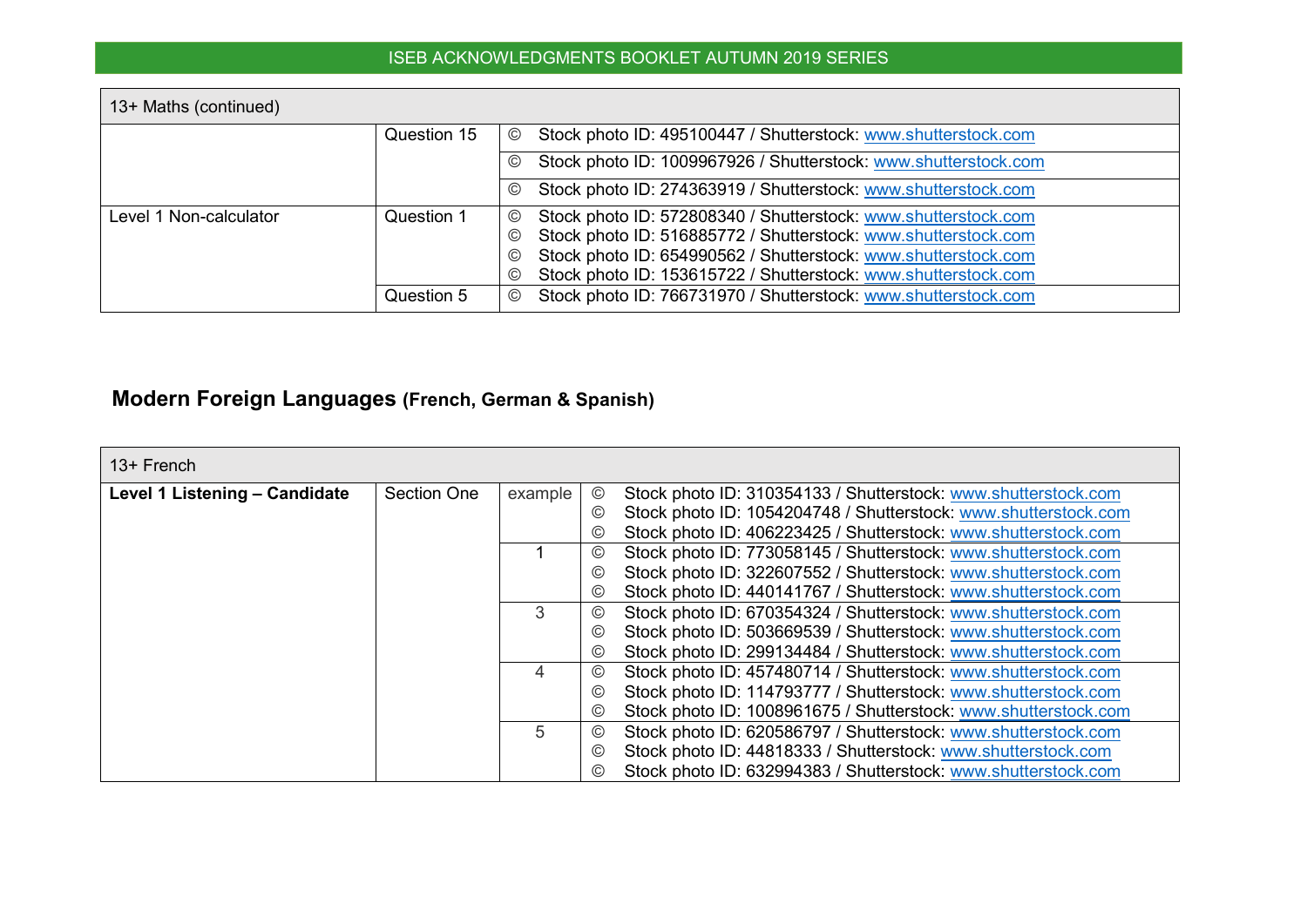| 13+ French (continued)        |                    |                |                                  |                                                                                                                                  |
|-------------------------------|--------------------|----------------|----------------------------------|----------------------------------------------------------------------------------------------------------------------------------|
| Level 1 Listening - Candidate | <b>Section Two</b> |                | $^{\circledR}$                   | Stock photo ID: 727611697 / Shutterstock: www.shutterstock.com                                                                   |
| (continued)                   |                    |                | $\circled{c}$                    | Stock photo ID: 367728188 / Shutterstock: www.shutterstock.com                                                                   |
|                               |                    |                | $\circledcirc$                   | Stock photo ID: 685197685 / Shutterstock: www.shutterstock.com                                                                   |
|                               |                    |                | $\circledcirc$                   | Stock photo ID: 704440918 / Shutterstock: www.shutterstock.com                                                                   |
|                               |                    |                | $\circled{c}$                    | Stock photo ID: 297197342 / Shutterstock: www.shutterstock.com                                                                   |
|                               |                    |                | $\circledcirc$                   | Stock photo ID: 736552936 / Shutterstock: www.shutterstock.com                                                                   |
|                               |                    |                | $\circled{c}$                    | Stock photo ID: 506413444 / Shutterstock: www.shutterstock.com                                                                   |
|                               |                    |                | $_{\mathbb{C}}$                  | Stock photo ID: 1045263943 / Shutterstock: www.shutterstock.com                                                                  |
| <b>Level 1 Reading</b>        | <b>Section One</b> | example        | $^{\copyright}$                  | Stock photo ID: 325340615 / Shutterstock: www.shutterstock.com                                                                   |
|                               |                    |                | $\circled{c}$                    | Stock photo ID: 422738935 / Shutterstock: www.shutterstock.com                                                                   |
|                               |                    |                | $\circledcirc$                   | Stock photo ID: 222560062 / Shutterstock: www.shutterstock.com                                                                   |
|                               |                    | $\mathbf{1}$   | $_{\mathbb{C}}$                  | Stock photo ID: 1030933468 / Shutterstock: www.shutterstock.com                                                                  |
|                               |                    |                | $\circledcirc$                   | Stock photo ID: 1030933471 / Shutterstock: www.shutterstock.com                                                                  |
|                               |                    |                | ©                                | Stock photo ID: 1030919551 / Shutterstock: www.shutterstock.com                                                                  |
|                               |                    | $\overline{2}$ | $\circledcirc$                   | Stock photo ID: 1039013620 / Shutterstock: www.shutterstock.com                                                                  |
|                               |                    |                | $\circled{c}$                    | Stock photo ID: 696548959 / Shutterstock: www.shutterstock.com                                                                   |
|                               |                    |                | $^\copyright$                    | Stock photo ID: 1039012432 / Shutterstock: www.shutterstock.com                                                                  |
|                               |                    | 3              | $\circledcirc$                   | Stock photo ID: 791017213 / Shutterstock: www.shutterstock.com                                                                   |
|                               |                    |                | $^{\circledR}$                   | Stock photo ID: 667587580 / Shutterstock: www.shutterstock.com                                                                   |
|                               |                    | 4              | $^\copyright$<br>$_{\mathbb{C}}$ | Stock photo ID: 306028997 / Shutterstock: www.shutterstock.com                                                                   |
|                               |                    |                | $^{\circledR}$                   | Stock photo ID: 193611890 / Shutterstock: www.shutterstock.com<br>Stock photo ID: 621587351 / Shutterstock: www.shutterstock.com |
|                               |                    |                | $^\copyright$                    | Stock photo ID: 218844415 / Shutterstock: www.shutterstock.com                                                                   |
|                               |                    | 5              | $_{\mathbb{C}}$                  | Stock photo ID: 670354324 / Shutterstock: www.shutterstock.com                                                                   |
|                               |                    |                | $^{\copyright}$                  | Stock photo ID: 442641988 / Shutterstock: www.shutterstock.com                                                                   |
|                               |                    |                | $^{\circledR}$                   | Stock photo ID: 196254728 / Shutterstock: www.shutterstock.com                                                                   |
| <b>Level 1 Writing</b>        | <b>Section One</b> |                | $\odot$                          | Stock photo ID: 714668506 / Shutterstock: www.shutterstock.com                                                                   |
|                               |                    |                | $\circledcirc$                   | Stock photo ID: 283927142 / Shutterstock: www.shutterstock.com                                                                   |
|                               |                    |                | $\circledcirc$                   | Stock photo ID: 300149084 / Shutterstock: www.shutterstock.com                                                                   |
|                               |                    |                | $\circledcirc$                   | Stock photo ID: 51710035 / Shutterstock: www.shutterstock.com                                                                    |
|                               |                    |                | $\circledcirc$                   | Stock photo ID: 536255260 / Shutterstock: www.shutterstock.com                                                                   |
|                               |                    |                | $\circledcirc$                   | Stock photo ID: 457480714 / Shutterstock: www.shutterstock.com                                                                   |
|                               |                    |                | $_{\mathbb{C}}$                  | Stock photo ID: 711604663 / Shutterstock: www.shutterstock.com                                                                   |
|                               |                    |                | $_{\mathbb{C}}$                  | Stock photo ID: 679798906 / Shutterstock: www.shutterstock.com                                                                   |
|                               |                    |                | $_{\mathbb{C}}$                  | Stock photo ID: 221997787 / Shutterstock: www.shutterstock.com                                                                   |
|                               |                    |                | $_{\odot}$                       | Stock photo ID: 796249510 / Shutterstock: www.shutterstock.com                                                                   |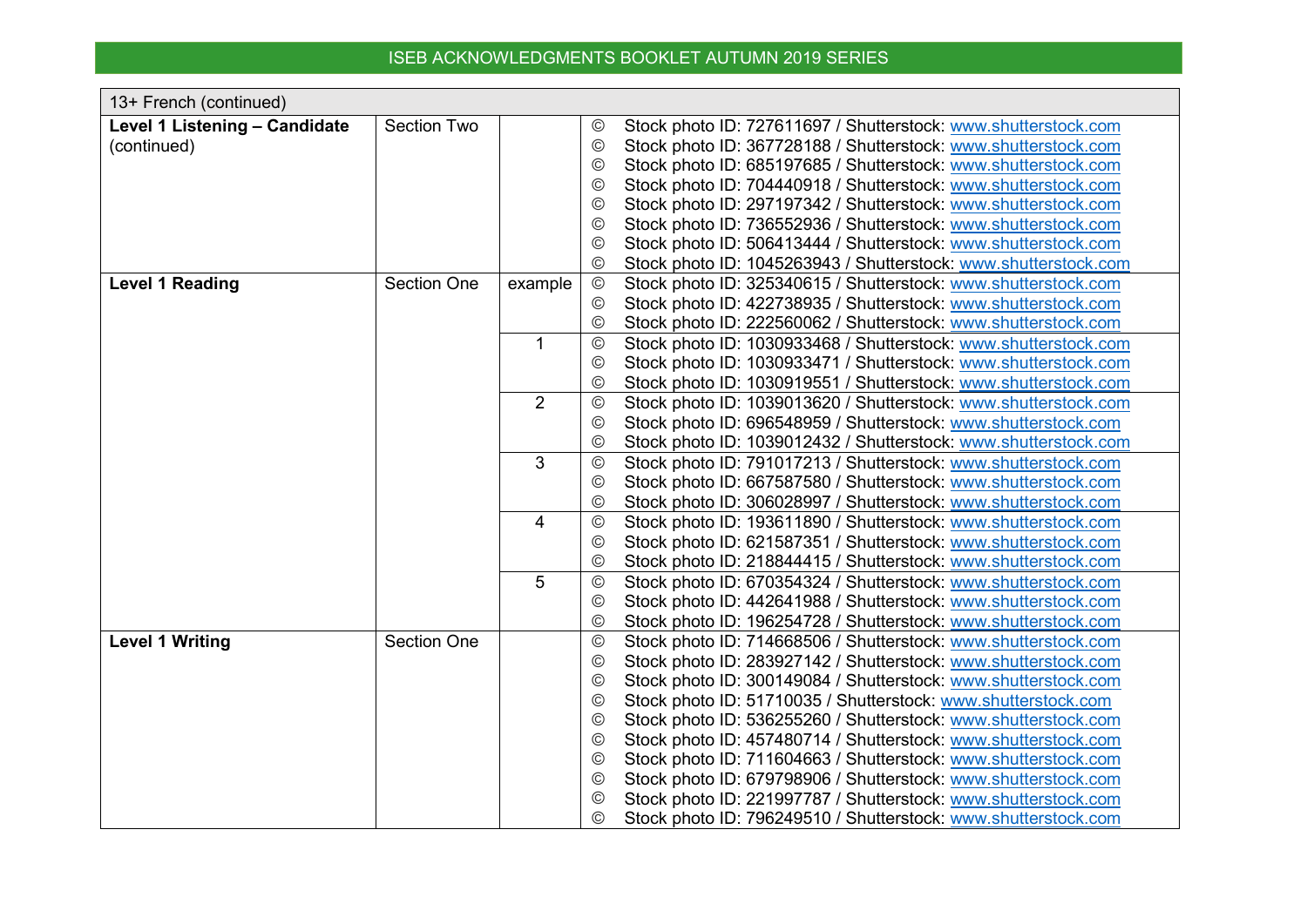| 13+ French (continued)        |                                          |                               |                                                                                                                                                                                                                                                                                                                                                                                                                                                                                                                                                                                                                                                                                                                                                                                                                                                                                                                                                                                                                                                                                                                                                                                                                                                                                                                                                                                                                                                                                                                                                                                                                                                                                                                                              |
|-------------------------------|------------------------------------------|-------------------------------|----------------------------------------------------------------------------------------------------------------------------------------------------------------------------------------------------------------------------------------------------------------------------------------------------------------------------------------------------------------------------------------------------------------------------------------------------------------------------------------------------------------------------------------------------------------------------------------------------------------------------------------------------------------------------------------------------------------------------------------------------------------------------------------------------------------------------------------------------------------------------------------------------------------------------------------------------------------------------------------------------------------------------------------------------------------------------------------------------------------------------------------------------------------------------------------------------------------------------------------------------------------------------------------------------------------------------------------------------------------------------------------------------------------------------------------------------------------------------------------------------------------------------------------------------------------------------------------------------------------------------------------------------------------------------------------------------------------------------------------------|
| Level 1 Writing (continued)   | <b>Section Two</b>                       |                               | Stock photo ID: 1042255507 / Shutterstock: www.shutterstock.com<br>©                                                                                                                                                                                                                                                                                                                                                                                                                                                                                                                                                                                                                                                                                                                                                                                                                                                                                                                                                                                                                                                                                                                                                                                                                                                                                                                                                                                                                                                                                                                                                                                                                                                                         |
|                               |                                          |                               | Stock photo ID: 186695768 / Shutterstock: www.shutterstock.com<br>$\odot$                                                                                                                                                                                                                                                                                                                                                                                                                                                                                                                                                                                                                                                                                                                                                                                                                                                                                                                                                                                                                                                                                                                                                                                                                                                                                                                                                                                                                                                                                                                                                                                                                                                                    |
|                               |                                          |                               | Stock photo ID: 660066388 / Shutterstock: www.shutterstock.com<br>©                                                                                                                                                                                                                                                                                                                                                                                                                                                                                                                                                                                                                                                                                                                                                                                                                                                                                                                                                                                                                                                                                                                                                                                                                                                                                                                                                                                                                                                                                                                                                                                                                                                                          |
|                               |                                          |                               | Stock photo ID: 671153620 / Shutterstock: www.shutterstock.com<br>$_{\odot}$                                                                                                                                                                                                                                                                                                                                                                                                                                                                                                                                                                                                                                                                                                                                                                                                                                                                                                                                                                                                                                                                                                                                                                                                                                                                                                                                                                                                                                                                                                                                                                                                                                                                 |
|                               |                                          |                               | Stock photo ID: 544352764 / Shutterstock: www.shutterstock.com<br>$\odot$                                                                                                                                                                                                                                                                                                                                                                                                                                                                                                                                                                                                                                                                                                                                                                                                                                                                                                                                                                                                                                                                                                                                                                                                                                                                                                                                                                                                                                                                                                                                                                                                                                                                    |
|                               |                                          |                               | Stock photo ID: 1015871134 / Shutterstock: www.shutterstock.com<br>$_{\mathbb{C}}$                                                                                                                                                                                                                                                                                                                                                                                                                                                                                                                                                                                                                                                                                                                                                                                                                                                                                                                                                                                                                                                                                                                                                                                                                                                                                                                                                                                                                                                                                                                                                                                                                                                           |
| Level 2 Listening - Candidate | <b>Section One</b>                       | 1                             | Stock photo ID: 533798290 / Shutterstock: www.shutterstock.com<br>$_{\mathbb{C}}$                                                                                                                                                                                                                                                                                                                                                                                                                                                                                                                                                                                                                                                                                                                                                                                                                                                                                                                                                                                                                                                                                                                                                                                                                                                                                                                                                                                                                                                                                                                                                                                                                                                            |
|                               |                                          |                               | Stock photo ID: 109359470 / Shutterstock: www.shutterstock.com<br>$_{\odot}$                                                                                                                                                                                                                                                                                                                                                                                                                                                                                                                                                                                                                                                                                                                                                                                                                                                                                                                                                                                                                                                                                                                                                                                                                                                                                                                                                                                                                                                                                                                                                                                                                                                                 |
|                               |                                          |                               | Stock photo ID: 594677540 / Shutterstock: www.shutterstock.com<br>$_{\mathbb{C}}$                                                                                                                                                                                                                                                                                                                                                                                                                                                                                                                                                                                                                                                                                                                                                                                                                                                                                                                                                                                                                                                                                                                                                                                                                                                                                                                                                                                                                                                                                                                                                                                                                                                            |
|                               |                                          | 2                             | Stock photo ID: 208593838 / Shutterstock: www.shutterstock.com<br>$^{\circledR}$                                                                                                                                                                                                                                                                                                                                                                                                                                                                                                                                                                                                                                                                                                                                                                                                                                                                                                                                                                                                                                                                                                                                                                                                                                                                                                                                                                                                                                                                                                                                                                                                                                                             |
|                               |                                          |                               | Stock photo ID: 726945520 / Shutterstock: www.shutterstock.com<br>©                                                                                                                                                                                                                                                                                                                                                                                                                                                                                                                                                                                                                                                                                                                                                                                                                                                                                                                                                                                                                                                                                                                                                                                                                                                                                                                                                                                                                                                                                                                                                                                                                                                                          |
|                               |                                          |                               |                                                                                                                                                                                                                                                                                                                                                                                                                                                                                                                                                                                                                                                                                                                                                                                                                                                                                                                                                                                                                                                                                                                                                                                                                                                                                                                                                                                                                                                                                                                                                                                                                                                                                                                                              |
|                               |                                          |                               |                                                                                                                                                                                                                                                                                                                                                                                                                                                                                                                                                                                                                                                                                                                                                                                                                                                                                                                                                                                                                                                                                                                                                                                                                                                                                                                                                                                                                                                                                                                                                                                                                                                                                                                                              |
|                               |                                          |                               | $\odot$                                                                                                                                                                                                                                                                                                                                                                                                                                                                                                                                                                                                                                                                                                                                                                                                                                                                                                                                                                                                                                                                                                                                                                                                                                                                                                                                                                                                                                                                                                                                                                                                                                                                                                                                      |
|                               |                                          |                               |                                                                                                                                                                                                                                                                                                                                                                                                                                                                                                                                                                                                                                                                                                                                                                                                                                                                                                                                                                                                                                                                                                                                                                                                                                                                                                                                                                                                                                                                                                                                                                                                                                                                                                                                              |
|                               |                                          |                               |                                                                                                                                                                                                                                                                                                                                                                                                                                                                                                                                                                                                                                                                                                                                                                                                                                                                                                                                                                                                                                                                                                                                                                                                                                                                                                                                                                                                                                                                                                                                                                                                                                                                                                                                              |
|                               |                                          |                               |                                                                                                                                                                                                                                                                                                                                                                                                                                                                                                                                                                                                                                                                                                                                                                                                                                                                                                                                                                                                                                                                                                                                                                                                                                                                                                                                                                                                                                                                                                                                                                                                                                                                                                                                              |
|                               |                                          |                               |                                                                                                                                                                                                                                                                                                                                                                                                                                                                                                                                                                                                                                                                                                                                                                                                                                                                                                                                                                                                                                                                                                                                                                                                                                                                                                                                                                                                                                                                                                                                                                                                                                                                                                                                              |
|                               |                                          |                               |                                                                                                                                                                                                                                                                                                                                                                                                                                                                                                                                                                                                                                                                                                                                                                                                                                                                                                                                                                                                                                                                                                                                                                                                                                                                                                                                                                                                                                                                                                                                                                                                                                                                                                                                              |
|                               |                                          |                               |                                                                                                                                                                                                                                                                                                                                                                                                                                                                                                                                                                                                                                                                                                                                                                                                                                                                                                                                                                                                                                                                                                                                                                                                                                                                                                                                                                                                                                                                                                                                                                                                                                                                                                                                              |
|                               |                                          |                               |                                                                                                                                                                                                                                                                                                                                                                                                                                                                                                                                                                                                                                                                                                                                                                                                                                                                                                                                                                                                                                                                                                                                                                                                                                                                                                                                                                                                                                                                                                                                                                                                                                                                                                                                              |
|                               |                                          |                               |                                                                                                                                                                                                                                                                                                                                                                                                                                                                                                                                                                                                                                                                                                                                                                                                                                                                                                                                                                                                                                                                                                                                                                                                                                                                                                                                                                                                                                                                                                                                                                                                                                                                                                                                              |
|                               |                                          |                               |                                                                                                                                                                                                                                                                                                                                                                                                                                                                                                                                                                                                                                                                                                                                                                                                                                                                                                                                                                                                                                                                                                                                                                                                                                                                                                                                                                                                                                                                                                                                                                                                                                                                                                                                              |
|                               |                                          |                               |                                                                                                                                                                                                                                                                                                                                                                                                                                                                                                                                                                                                                                                                                                                                                                                                                                                                                                                                                                                                                                                                                                                                                                                                                                                                                                                                                                                                                                                                                                                                                                                                                                                                                                                                              |
|                               |                                          |                               |                                                                                                                                                                                                                                                                                                                                                                                                                                                                                                                                                                                                                                                                                                                                                                                                                                                                                                                                                                                                                                                                                                                                                                                                                                                                                                                                                                                                                                                                                                                                                                                                                                                                                                                                              |
|                               |                                          |                               |                                                                                                                                                                                                                                                                                                                                                                                                                                                                                                                                                                                                                                                                                                                                                                                                                                                                                                                                                                                                                                                                                                                                                                                                                                                                                                                                                                                                                                                                                                                                                                                                                                                                                                                                              |
|                               |                                          |                               |                                                                                                                                                                                                                                                                                                                                                                                                                                                                                                                                                                                                                                                                                                                                                                                                                                                                                                                                                                                                                                                                                                                                                                                                                                                                                                                                                                                                                                                                                                                                                                                                                                                                                                                                              |
|                               |                                          |                               |                                                                                                                                                                                                                                                                                                                                                                                                                                                                                                                                                                                                                                                                                                                                                                                                                                                                                                                                                                                                                                                                                                                                                                                                                                                                                                                                                                                                                                                                                                                                                                                                                                                                                                                                              |
|                               |                                          |                               |                                                                                                                                                                                                                                                                                                                                                                                                                                                                                                                                                                                                                                                                                                                                                                                                                                                                                                                                                                                                                                                                                                                                                                                                                                                                                                                                                                                                                                                                                                                                                                                                                                                                                                                                              |
|                               |                                          |                               |                                                                                                                                                                                                                                                                                                                                                                                                                                                                                                                                                                                                                                                                                                                                                                                                                                                                                                                                                                                                                                                                                                                                                                                                                                                                                                                                                                                                                                                                                                                                                                                                                                                                                                                                              |
|                               |                                          |                               |                                                                                                                                                                                                                                                                                                                                                                                                                                                                                                                                                                                                                                                                                                                                                                                                                                                                                                                                                                                                                                                                                                                                                                                                                                                                                                                                                                                                                                                                                                                                                                                                                                                                                                                                              |
| <b>Level 2 Reading</b>        | <b>Section Two</b><br><b>Section One</b> | 3<br>5<br>1<br>$\overline{2}$ | $^{\circledR}$<br>Stock photo ID: 719042176 / Shutterstock: www.shutterstock.com<br>Stock photo ID: 191942297 / Shutterstock: www.shutterstock.com<br>$^{\circledR}$<br>Stock photo ID: 382824778 / Shutterstock: www.shutterstock.com<br>Stock photo ID: 618746051 / Shutterstock: www.shutterstock.com<br>$^{\circledR}$<br>Stock photo ID: 661658737 / Shutterstock: www.shutterstock.com<br>$\circledcirc$<br>Stock photo ID: 705950473 / Shutterstock: www.shutterstock.com<br>$\circledcirc$<br>Stock photo ID: 603670802 / Shutterstock: www.shutterstock.com<br>$_{\odot}$<br>Stock photo ID: 314611091 / Shutterstock: www.shutterstock.com<br>$\circledcirc$<br>Stock photo ID: 124841812 / Shutterstock: www.shutterstock.com<br>$_{\odot}$<br>Stock photo ID: 255713527 / Shutterstock: www.shutterstock.com<br>©<br>Stock photo ID: 744740167 / Shutterstock: www.shutterstock.com<br>$\odot$<br>Stock photo ID: 710581777 / Shutterstock: www.shutterstock.com<br>$\odot$<br>Stock photo ID: 1032538576 / Shutterstock: www.shutterstock.com<br>$\circledcirc$<br>Stock photo ID: 431268448 / Shutterstock: www.shutterstock.com<br>$\circledcirc$<br>Stock photo ID: 184284404 / Shutterstock: www.shutterstock.com<br>$_{\odot}$<br>Stock photo ID: 187577138 / Shutterstock: www.shutterstock.com<br>$\odot$<br>Stock photo ID: 533798290 / Shutterstock: www.shutterstock.com<br>$^{\circledR}$<br>Stock photo ID: 212727697 / Shutterstock: www.shutterstock.com<br>$\circledcirc$<br>Stock photo ID: 82114684 / Shutterstock: www.shutterstock.com<br>$\odot$<br>Stock photo ID: 473766241 / Shutterstock: www.shutterstock.com<br>$\circledcirc$<br>Stock photo ID: 615718886 / Shutterstock: www.shutterstock.com<br>◎ |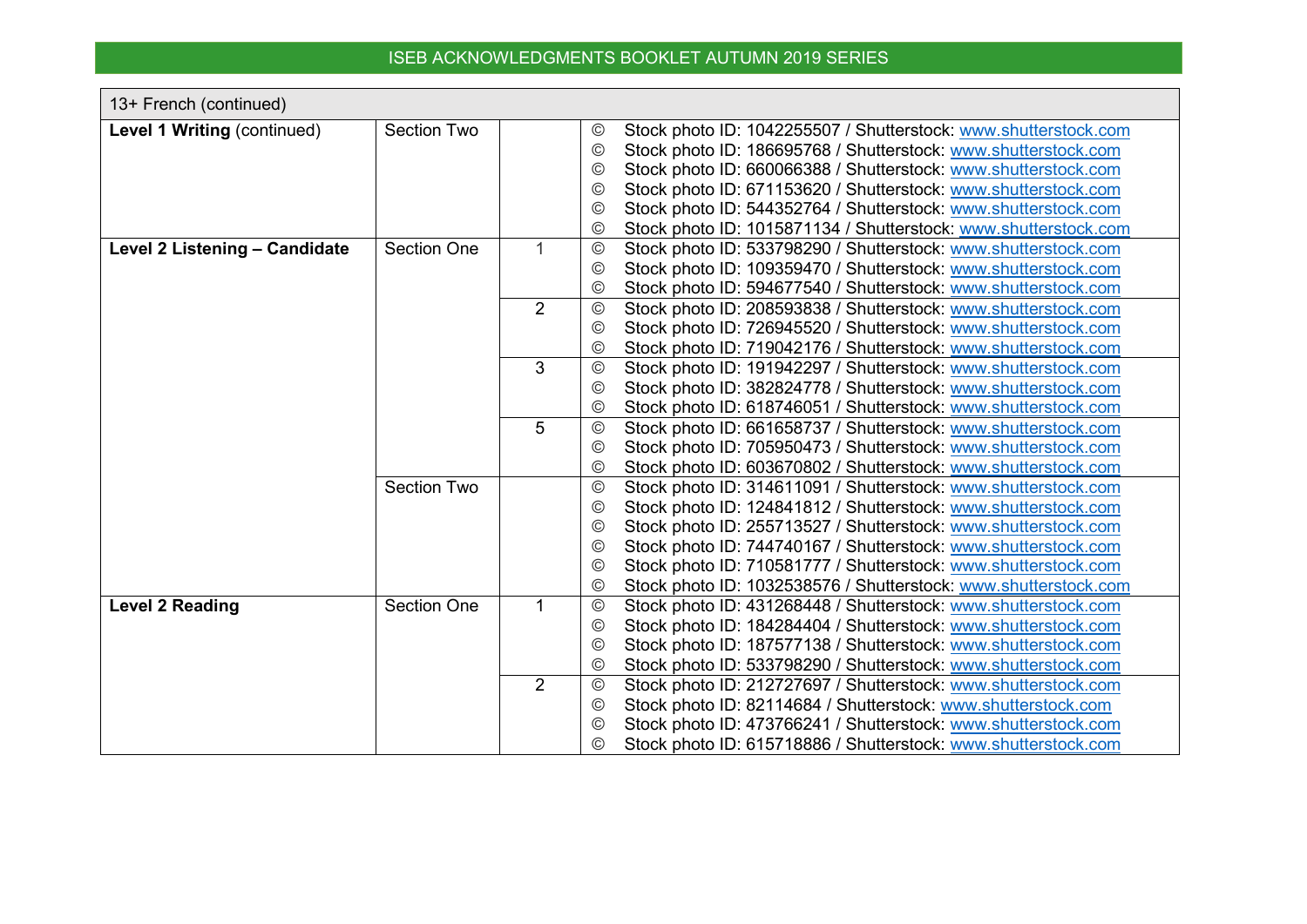٦

 $\blacksquare$ 

| 13+ French (continued)      |                      |                                                                 |
|-----------------------------|----------------------|-----------------------------------------------------------------|
| Level 2 Reading (continued) | 3<br>©               | Stock photo ID: 26495521 / Shutterstock: www.shutterstock.com   |
|                             | $_{\mathbb{C}}$      | Stock photo ID: 720063202 / Shutterstock: www.shutterstock.com  |
|                             | $\odot$              | Stock photo ID: 672688906 / Shutterstock: www.shutterstock.com  |
|                             | $_{\mathbb{C}}$      | Stock photo ID: 13915666 / Shutterstock: www.shutterstock.com   |
|                             | $_{\mathbb{O}}$<br>4 | Stock photo ID: 495246271 / Shutterstock: www.shutterstock.com  |
|                             | ©                    | Stock photo ID: 364452095 / Shutterstock: www.shutterstock.com  |
|                             | $_{\mathbb{C}}$      | Stock photo ID: 700425370 / Shutterstock: www.shutterstock.com  |
|                             | $_{\mathbb{C}}$      | Stock photo ID: 654565321 / Shutterstock: www.shutterstock.com  |
|                             | 5<br>$\odot$         | Stock photo ID: 1039331425 / Shutterstock: www.shutterstock.com |
|                             | $^{\copyright}$      | Stock photo ID: 321482006 / Shutterstock: www.shutterstock.com  |
|                             | $_{\mathbb{O}}$      | Stock photo ID: 680829088 / Shutterstock: www.shutterstock.com  |
|                             | ©                    | Stock photo ID: 431809267 / Shutterstock: www.shutterstock.com  |

| 13+ Spanish            |                     |         |                 |                                                                |
|------------------------|---------------------|---------|-----------------|----------------------------------------------------------------|
| <b>Level 1 Reading</b> | <b>Section One</b>  | example | $\circledcirc$  | Stock photo ID: 660491578 / Shutterstock: www.shutterstock.com |
|                        |                     |         | $^{\circ}$      | Stock photo ID: 424572355 / Shutterstock: www.shutterstock.com |
|                        |                     | 2       | $^{\circ}$      | Stock photo ID: 170806958 / Shutterstock: www.shutterstock.com |
|                        |                     | 3       | $^{\circ}$      | Stock photo ID: 430890721 / Shutterstock: www.shutterstock.com |
|                        |                     | 4       | $^{\circ}$      | Stock photo ID: 677010139 / Shutterstock: www.shutterstock.com |
|                        |                     | 5       | $^{\circ}$      | Stock photo ID: 109161908 / Shutterstock: www.shutterstock.com |
|                        | <b>Section Two</b>  | A       | $^{\circ}$      | Stock photo ID: 158753273 / Shutterstock: www.shutterstock.com |
|                        |                     | B       | $^{\circ}$      | Stock photo ID: 334404818 / Shutterstock: www.shutterstock.com |
|                        |                     | E       | $^{\circ}$      | Stock photo ID: 110298509 / Shutterstock: www.shutterstock.com |
|                        |                     | F       | $\odot$         | Stock photo ID: 349722308 / Shutterstock: www.shutterstock.com |
|                        |                     | G       | $^{\circ}$      | Stock photo ID: 475718983 / Shutterstock: www.shutterstock.com |
|                        |                     | H       | $\odot$         | Stock photo ID: 762090526 / Shutterstock: www.shutterstock.com |
|                        | <b>Section Five</b> |         | $_{\mathbb{O}}$ | Stock photo ID: 522361915 / Shutterstock: www.shutterstock.com |
| <b>Level 1 Writing</b> | Section Two         | example | $^{\circledR}$  | Stock photo ID: 656520052 / Shutterstock: www.shutterstock.com |
|                        |                     |         | $^{\circ}$      | Stock photo ID: 568030840 / Shutterstock: www.shutterstock.com |
|                        |                     | 2       | $^{\circ}$      | Stock photo ID: 308740595 / Shutterstock: www.shutterstock.com |
|                        |                     | 3       | $\odot$         | Stock photo ID: 211951639 / Shutterstock: www.shutterstock.com |
|                        |                     | 4       | $^{\circ}$      | Stock photo ID: 522257011 / Shutterstock: www.shutterstock.com |
|                        |                     | 5       | $\circledcirc$  | Stock photo ID: 261724019 / Shutterstock: www.shutterstock.com |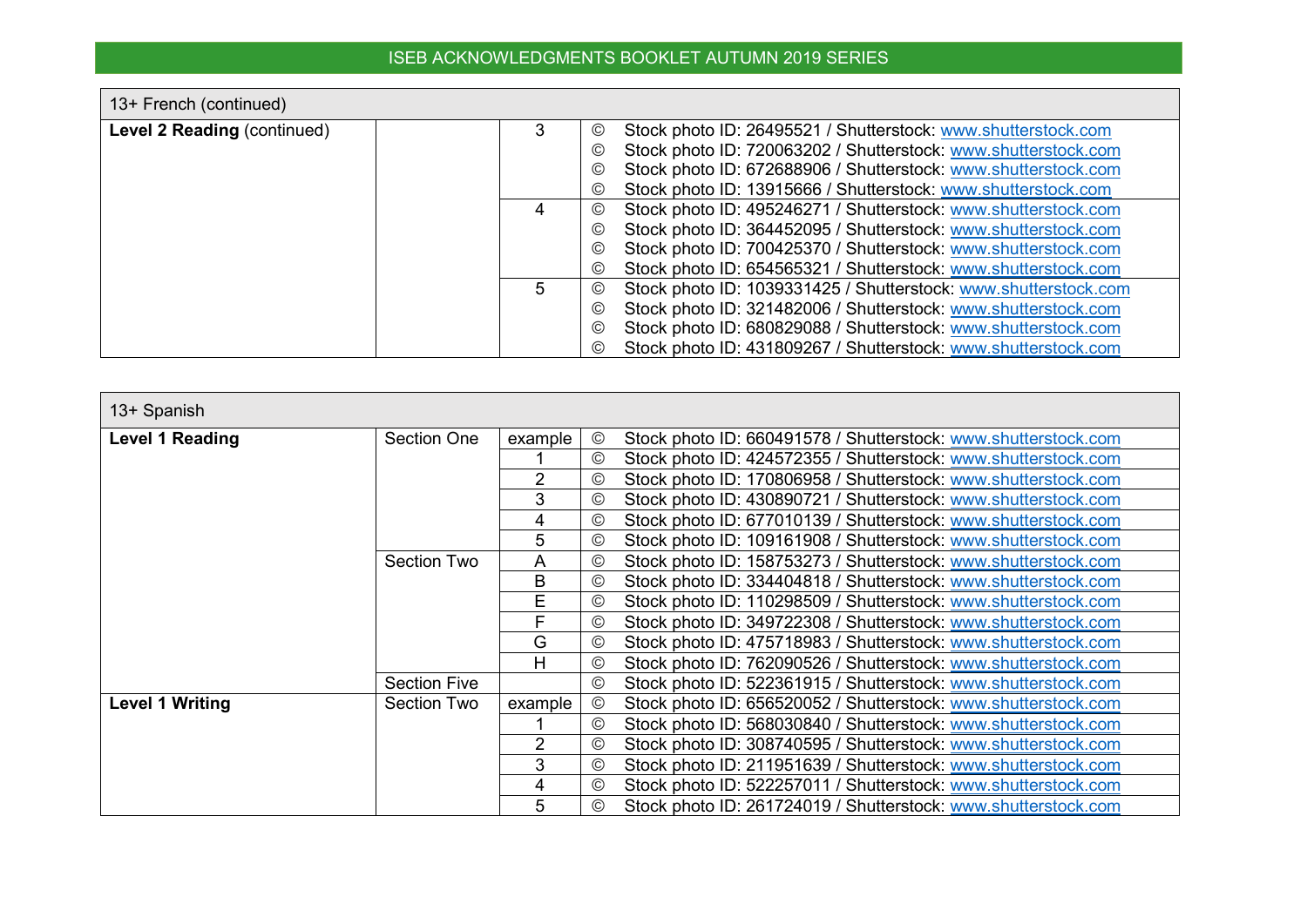| 13+ Spanish (continued)     |                     |                |                                                                 |
|-----------------------------|---------------------|----------------|-----------------------------------------------------------------|
| Level 1 Writing (continued) | <b>Section Five</b> | ©              | Stock photo ID: 522361915 / Shutterstock: www.shutterstock.com  |
| <b>Level 2 Listening</b>    | <b>Section One</b>  | $\circledcirc$ | Stock photo ID: 522348463 / Shutterstock: www.shutterstock.com  |
|                             |                     | $\circledcirc$ | Stock photo ID: 468579650 / Shutterstock: www.shutterstock.com  |
|                             |                     | $\circled{c}$  | Stock photo ID: 603808430 / Shutterstock: www.shutterstock.com  |
|                             |                     | $\odot$        | Stock photo ID: 114995182 / Shutterstock: www.shutterstock.com  |
|                             |                     | $\circledcirc$ | Stock photo ID: 127820870 / Shutterstock: www.shutterstock.com  |
|                             |                     | $\odot$        | Stock photo ID: 153110693 / Shutterstock: www.shutterstock.com  |
|                             |                     | $\circledcirc$ | Stock photo ID: 582942619 / Shutterstock: www.shutterstock.com  |
|                             |                     | $\odot$        | Stock photo ID: 411448378 / Shutterstock: www.shutterstock.com  |
|                             |                     | $\circledcirc$ | Stock photo ID: 77270500 / Shutterstock: www.shutterstock.com   |
| <b>Level 2 Reading</b>      | <b>Section One</b>  | $\circledcirc$ | Stock photo ID: 164622164 / Shutterstock: www.shutterstock.com  |
|                             |                     | $\circledcirc$ | Stock photo ID: 530434297 / Shutterstock: www.shutterstock.com  |
|                             |                     | $\circledcirc$ | Stock photo ID: 765214468 / Shutterstock: www.shutterstock.com  |
|                             |                     | $\odot$        | Stock photo ID: 117407779 / Shutterstock: www.shutterstock.com  |
|                             |                     | $\odot$        | Stock photo ID: 189169589 / Shutterstock: www.shutterstock.com  |
|                             |                     | ©              | Stock photo ID: 552897634 / Shutterstock: www.shutterstock.com  |
|                             |                     | $\circled{c}$  | Stock photo ID: 105789410 / Shutterstock: www.shutterstock.com  |
|                             |                     | $\circledcirc$ | Stock photo ID: 736636924 / Shutterstock: www.shutterstock.com  |
|                             | <b>Section Four</b> | $^{\circledR}$ | Stock photo ID: 160548911 / Shutterstock: www.shutterstock.com  |
|                             | <b>Section Five</b> | $\circledcirc$ | Stock photo ID: 1011729049 / Shutterstock: www.shutterstock.com |
| <b>Level 2 Writing</b>      | Section One         | $\odot$        | Stock photo ID: 551541082 / Shutterstock: www.shutterstock.com  |
|                             |                     | $\odot$        | Stock photo ID: 734920981 / Shutterstock: www.shutterstock.com  |
|                             |                     | $\circledcirc$ | Stock photo ID: 707250982 / Shutterstock: www.shutterstock.com  |
|                             |                     | $\circledcirc$ | Stock photo ID: 764034547 / Shutterstock: www.shutterstock.com  |
|                             |                     | $\circledcirc$ | Stock photo ID: 486758869 / Shutterstock: www.shutterstock.com  |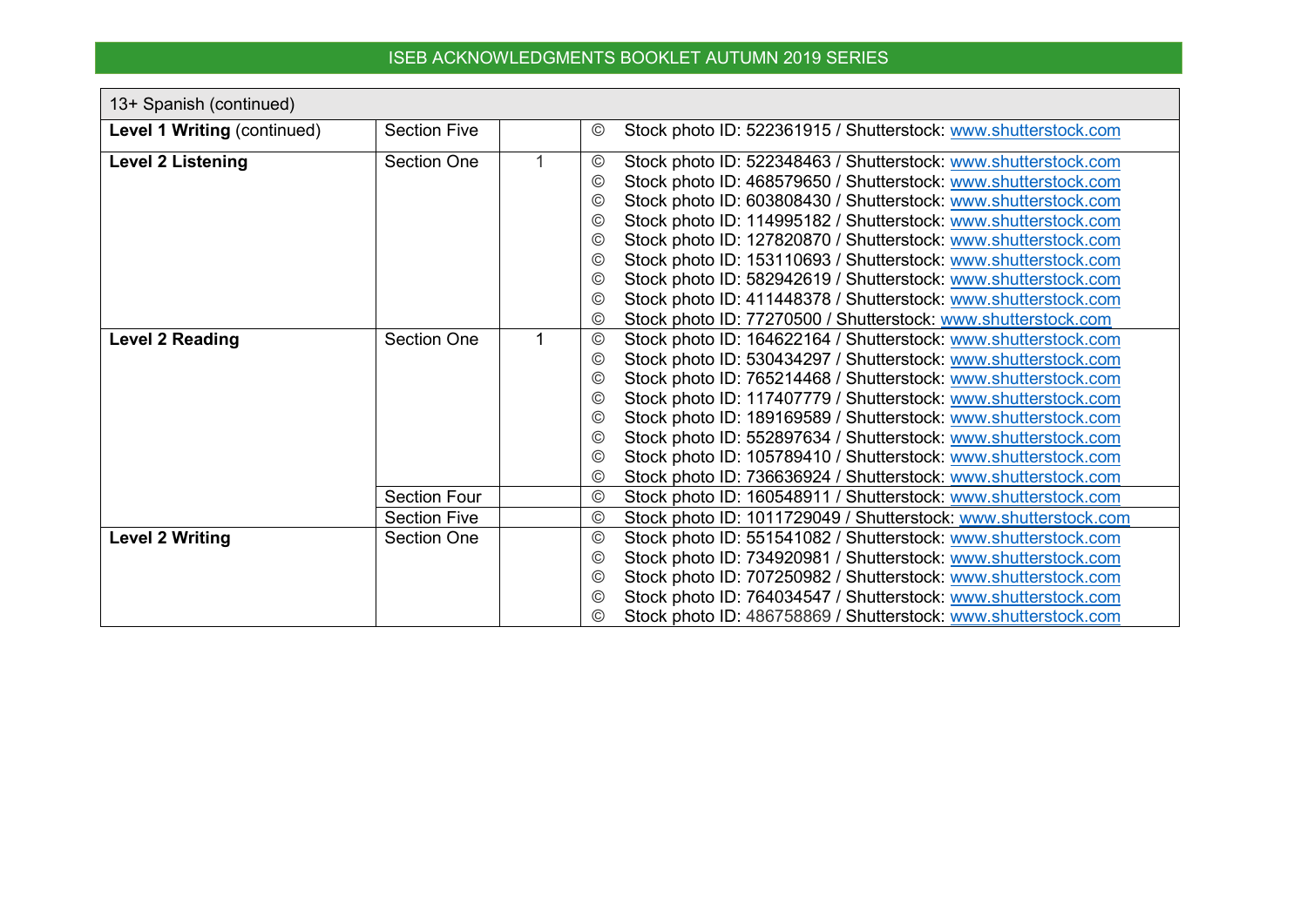# **Science**

<span id="page-9-0"></span>

| 11+ Science         |                                                                                   |
|---------------------|-----------------------------------------------------------------------------------|
| Question 2          | Stock photo ID: 346715645 / Shutterstock: www.shutterstock.com<br>$\odot$         |
|                     | Stock photo ID: 428375311 / Shutterstock: www.shutterstock.com<br>$_{\copyright}$ |
|                     | Stock photo ID: 145339219 / Shutterstock: www.shutterstock.com<br>$\rm (C)$       |
|                     | Stock photo ID: 116818960 / Shutterstock: www.shutterstock.com<br>$\odot$         |
|                     | Stock photo ID: 582898483 / Shutterstock: www.shutterstock.com<br>$_{\mathbb{O}}$ |
| Question 4          | Stock photo ID: 269192207 / Shutterstock: www.shutterstock.com<br>$^{\circledR}$  |
|                     | Stock photo ID: 140898409 / Shutterstock: www.shutterstock.com<br>$_{\copyright}$ |
|                     | Stock photo ID: 519396619 / Shutterstock: www.shutterstock.com<br>$_{\copyright}$ |
| Question 5          | Stock photo ID: 125871563 / Shutterstock: www.shutterstock.com<br>$^{\copyright}$ |
| Question 7          | Stock photo ID: 635069798 / Shutterstock: www.shutterstock.com<br>$^{\circ}$      |
|                     | Stock photo ID: 170690246 / Shutterstock: www.shutterstock.com<br>$\odot$         |
|                     | Stock photo ID: 86500558 / Shutterstock: www.shutterstock.com<br>$\odot$          |
|                     | Stock photo ID: 600414488 / Shutterstock: www.shutterstock.com<br>$\odot$         |
|                     | Stock photo ID: 60882769 / Shutterstock: www.shutterstock.com<br>$_{\mathbb{C}}$  |
| 13+ Science Level 1 |                                                                                   |
| Question 1          | Stock photo ID: 1097110445 / Shutterstock: www.shutterstock.com<br>$\circledcirc$ |
|                     | Stock photo ID: 127120226 / Shutterstock: www.shutterstock.com<br>$^{\circledR}$  |
| Question 2          | $\odot$<br>Stock photo ID: 288119825 / Shutterstock: www.shutterstock.com         |
|                     | $\odot$<br>Stock photo ID: 713802913 / Shutterstock: www.shutterstock.com         |
|                     | Stock photo ID: 22268020 / Shutterstock: www.shutterstock.com<br>$^{\circledR}$   |
| Question 4          | $\odot$<br>Stock photo ID: 25661134 / Shutterstock: www.shutterstock.com          |
| Question 5          | $\odot$<br>Stock photo ID: 434533684 / Shutterstock: www.shutterstock.com         |
|                     | Stock photo ID: 69997972 / Shutterstock: www.shutterstock.com<br>$\odot$          |
|                     | $\odot$<br>Stock photo ID: 103932677 / Shutterstock: www.shutterstock.com         |
| Question 6          | $\odot$<br>Stock photo ID: 94730863 / Shutterstock: www.shutterstock.com          |
| Question 7          | $\odot$<br>Stock photo ID: 131070458 / Shutterstock: www.shutterstock.com         |
|                     | $\circledcirc$<br>Stock photo ID: 502895554 / Shutterstock: www.shutterstock.com  |
| Question 8          | $\odot$<br>Stock photo ID: 569560555 / Shutterstock: www.shutterstock.com         |
|                     | $\odot$<br>Stock photo ID: 141162172 / Shutterstock: www.shutterstock.com         |
| Question 9          | Stock photo ID: 324833924 / Shutterstock: www.shutterstock.com<br>$\odot$         |
|                     | Stock photo ID: 80735089 / Shutterstock: www.shutterstock.com<br>$\circledcirc$   |
| Question 10         | $\odot$<br>Stock photo ID: 512822524 / Shutterstock: www.shutterstock.com         |